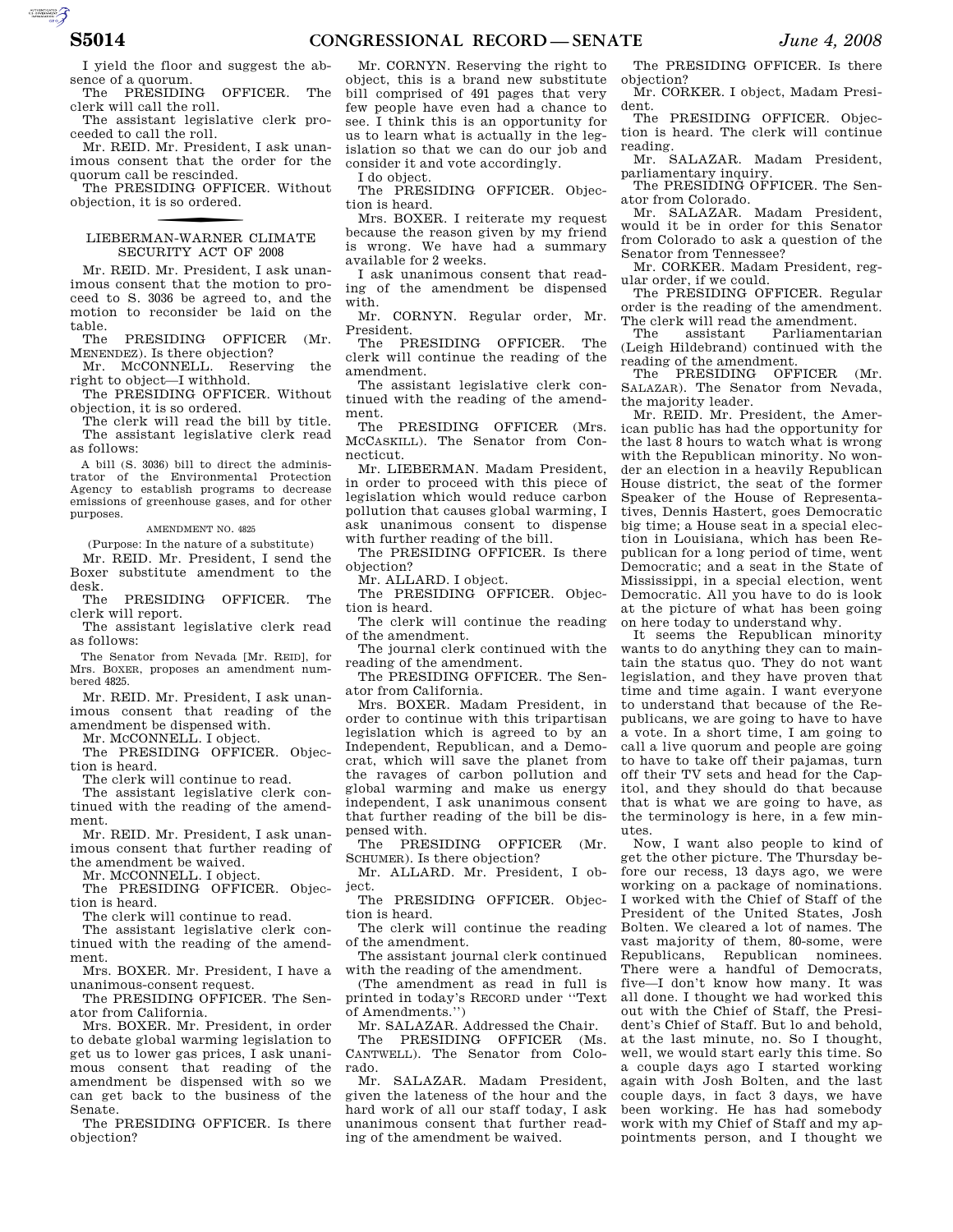were making a lot of headway. We did another deal. We learned at the last minute that the Republicans don't want it. They do not want their own people, one of whom was a Secretary of the Cabinet.

So this is the stall that is taking place, for reasons that are—well, the American people can see.

I suggest the absence of a quorum.

The PRESIDING OFFICER. The clerk will call the roll to ascertain the presence of a quorum.

The assistant legislative clerk proceeded to call the roll, and the following Senators entered the Chamber and answered to their names.

[Quorum No. 2 Leg.]

### Boxer Reid Salazar

The PRESIDING OFFICER. A quorum is not present.

Mr. REID. Mr. President, I move to instruct the Sergeant at Arms to request the presence of absent Senators, and I ask for the yeas and nays. Box **Bro** Can Cas Dod Dor

The PRESIDING OFFICER. Is there a sufficient second?

There is a sufficient second.

The question is on agreeing to the motion. The yeas and nays have been ordered, and the clerk will call the roll. A<sub>11s</sub> **Bar** Burr  $C<sub>h</sub>$ 

The legislative clerk called the roll. Mr. DURBIN. I announce that the Senator from Hawaii (Mr. AKAKA), the Senator from Indiana (Mr. BAYH), the Senator from Delaware (Mr. BIDEN), the Senator from New Mexico (Mr. BINGAMAN), the Senator from West Virginia (Mr. BYRD), the Senator from Maryland (Mr. CARDIN), the Senator from Delaware (Mr. CARPER), the Senator from New York (Mrs. CLINTON), the Senator from California (Mrs. FEIN-STEIN), the Senator from Hawaii (Mr. INOUYE), the Senator from Massachusetts (Mr. KENNEDY), the Senator from Louisiana (Ms. LANDRIEU), the Senator from New Jersey (Mr. LAUTENBERG), the Senator from New Jersey (Mr. MENENDEZ), the Senator from Maryland (Ms. MIKULSKI), the Senator from Washington (Mrs. MURRAY), the Senator from Florida (Mr. NELSON), the Senator from Illinois (Mr. OBAMA), the Senator from West Virginia (Mr. ROCKEFELLER), the Senator from Michigan (Ms. STABENOW), the Senator from Virginia (Mr. WEBB), the Senator from Rhode Island (Mr. WHITEHOUSE), and the Senator from Oregon (Mr. WYDEN) are necessarily absent. DeM **Bid** Bro

Mr. McCONNELL. The following Senators are necessarily absent: the Senator from Tennessee (Mr. ALEXANDER), the Senator from Utah (Mr. BENNETT), the Senator from Missouri (Mr. BOND), the Senator from Kansas (Mr. BROWNBACK), the Senator from Kentucky (Mr. BUNNING), the Senator from Mississippi (Mr. COCHRAN), the Senator from Texas (Mr. CORNYN), the Senator from Idaho (Mr. CRAPO), the Senator from New Mexico (Mr. DOMENICI), the Senator from Nevada (Mr. ENSIGN), the Senator from New Hampshire (Mr. GREGG), the Senator from Nebraska

(Mr. HATCH), the Senator from Georgia (Mr. ISAKSON), the Senator from Arizona (Mr. KYL), the Senator from Arizona (Mr. MCCAIN), the Senator from Kansas (Mr. ROBERTS), the Senator from Alabama (Mr. SHELBY), the Senator from Oregon (Mr. SMITH), the Senator from Pennsylvania (Mr. SPECTER), and the Senator from Alaska (Mr. STE-VENS).

Further, if present and voting, the Senator from Tennessee (Mr. ALEX-ANDER) would have voted ''no.''

The PRESIDING OFFICER (Mr. CASEY). Are there any other Senators in the Chamber desiring to vote?

The result was announced—yeas 27, nays 28, as follows:

|             | [Rollcall Vote No. 143 Leg.] |
|-------------|------------------------------|
| $YEAS - 27$ |                              |

|                                                                                                            | + 13110                                                                                                  |                                                                                              |  |
|------------------------------------------------------------------------------------------------------------|----------------------------------------------------------------------------------------------------------|----------------------------------------------------------------------------------------------|--|
| <b>Baucus</b><br>Boxer<br><b>Brown</b><br>Cantwell<br>Casey<br><b>Dodd</b><br>Dorgan<br>Durbin<br>Feingold | Harkin<br>Johnson<br>Kerry<br>Klobuchar<br>Kohl<br>Leahy<br>Levin<br>Lieberman<br>Lincoln                | McCaskill<br>Nelson (NE)<br>Pryor<br>Reed<br>Reid<br>Salazar<br>Sanders<br>Schumer<br>Tester |  |
| $NAYS-28$                                                                                                  |                                                                                                          |                                                                                              |  |
| Allard<br>Barrasso<br>Burr<br>Chambliss<br>Coburn<br>Coleman<br>Collins<br>Corker<br>Craig<br>DeMint       | Dole<br>Enzi<br>Graham<br>Grassley<br>Hutchison<br>Inhofe<br>Lugar<br>Martinez<br>McConnell<br>Murkowski | Sessions<br>Snowe<br>Sununu<br>Thune<br>Vitter<br>Voinovich<br>Warner<br>Wicker              |  |
|                                                                                                            | NOT VOTING-45                                                                                            |                                                                                              |  |
| Akaka<br>Alexander<br>Bavh<br><b>Bennett</b><br>Biden<br>Bingaman<br>Bond<br><b>Brownback</b>              | Cornyn<br>Crapo<br>Domenici<br>Ensign<br>Feinstein<br>Gregg<br>Hagel<br>Hatch                            | Menendez<br>Mikulski<br>Murray<br>Nelson (FL)<br>Obama<br>Roberts<br>Rockefeller<br>Shelby   |  |
| Bunning                                                                                                    | Inouve                                                                                                   | Smith                                                                                        |  |

Conrad Lautenberg McCain Wyden The motion was rejected.

Inouye Isakson Kennedy Kyl Landrieu

Bunning Byrd Cardin Carper Clinton Cochran

The PRESIDING OFFICER. A quorum is present.

Specter Stabenow Stevens Webb Whitehouse

The majority leader is recognized.

Mr. REID. Mr. President, I ask my colleagues to be patient for a short time.

First of all, these valiant people who are sitting in front of the Presiding Officer have been required today to read for more than 8 hours—total, without any breaks, 8 hours—for no reason other than the Republicans are trying to maintain the status quo in everything.

Talk about this picture: reading an amendment that is done extremely rarely. We had our staff check, and it is done every decade or so. This was a bill of some 500 pages. The bill has been available for people to read long before today. The substitute amendment has been ready long before today.

(Mr. HAGEL), the Senator from Utah for more than 100 years been taking As I said earlier this week, manmade pollution is causing the Earth to warm. The science is crystal clear. We have

carbon out of the Earth and putting it into the sky. It is causing our Earth to have a fever. Our Earth is sick, and we must look at the sickness and try to do something about it.

The warming is clear. It has already harmed our environment and our economy. We know that. The scientists know that. You can see it all around us. It is causing more frequent and more intense drought, wildfires, and floods.

Western wildfires. I look around this room, and I see Senator BAUCUS, I see the Senator from California and the Senator from Washington. In the last 30 years, 72 more days of wildfire season—72 more days—lightning striking in those 72 days. More fires. Fires are more intense.

Floods, tornadoes. At least 110 people have been killed in the United States so far this year by tornadoes, putting this year on track to be by far the deadliest year in the history of tornado deaths. The average for recent years is 62 tornado fatalities for the entire year. We are just completing May, and we are already at 110 deaths. January had 84 tornadoes. The 3-year average for the month is 34. It is approximately three times the average. February had 148 deaths compared to a 3-year average of only 25. Multiply that, Mr. President. That does not include the records that are unverified for March, April, and May. One tornado season does not make a long-term climate trend. We understand that. But it should give Senators pause and should make them want to limit these kinds of global warming risks.

Global warming is easily the gravest long-term challenge that our country and the world faces. It is the most critical issue of our time. The American people have a right to expect their legislature, their Congress to address this issue. That is why we decided a number of months ago that the Senate should take up climate change on June 2. We did so to let the American people know that the Senate was prepared to act, and put all Members of this body on notice we were going to act. Senators should begin preparing for this important debate, is what we said, so we could hit the ground running and truly legislate on this most important issue.

Late last month, I sought permission to proceed to the climate change bill and was informed by the Republicans that they would object to this request; and they objected. Had the minority, the Republicans, not objected last month, the Senate could already be in its third day of legislating on this important bill.

But where do we find ourselves? We find ourselves confronting an orchestrated effort by the Republican leader to delay and obstruct. We have seen this play a record number of times before this body. In 10 months we all know they broke the 2-year filibuster record.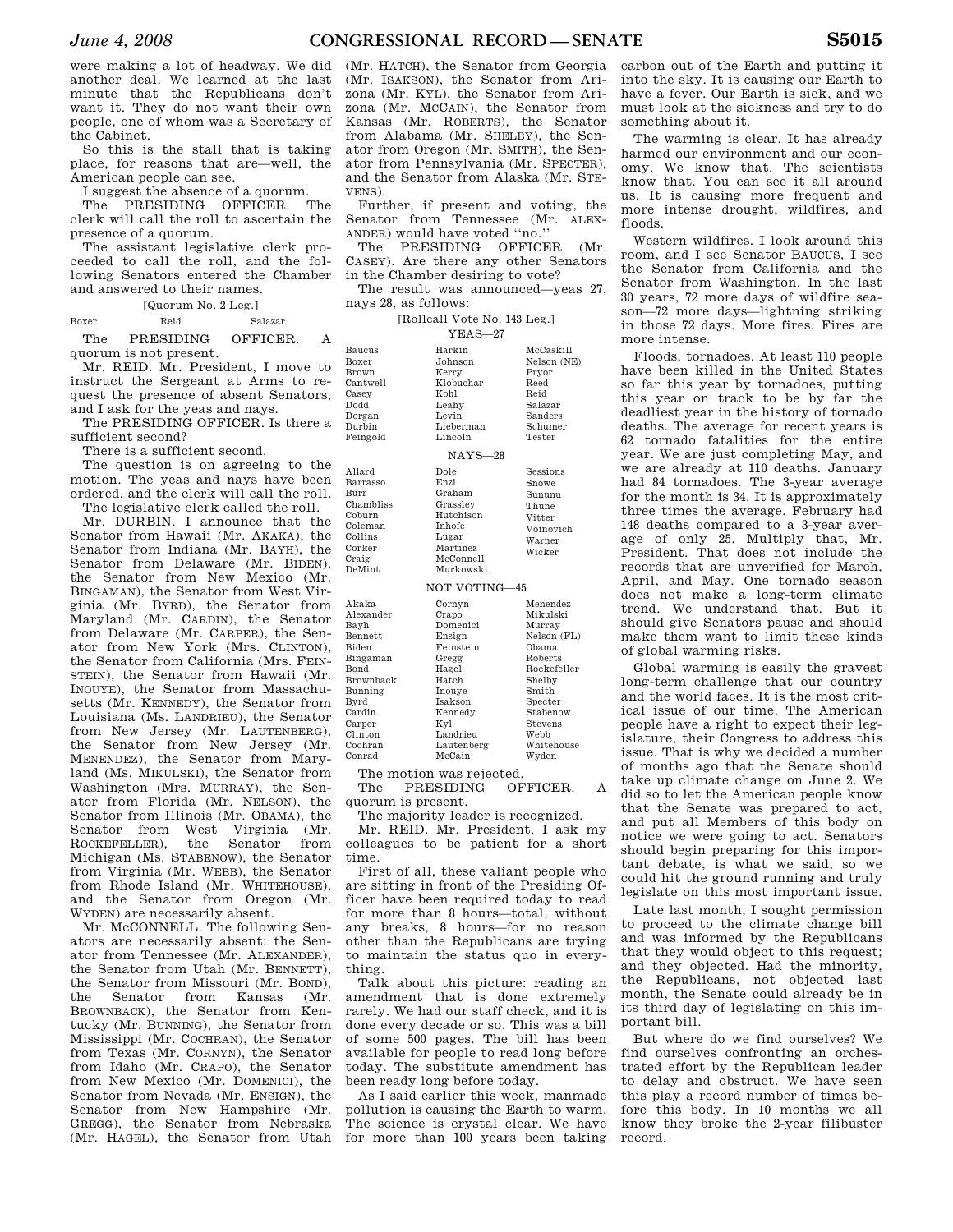We are now, I believe, at 72 filibusters for this Congress. There is one difference in this instance. We have actually been provided with a copy of a page from the Republican playbook and how they intend to thwart this body from acting on this important legislation. This was provided to us by a lobbyist involved in Republican strategy meetings. Let me read verbatim what this e-mail says. It is too bad the press galleries are bare because it is almost midnight:

The thinking now is to still use as much of the 30 hours post-cloture on the motion to proceed for debate on thematically-grouped amendments. The goal is for a theme (example: climate bill equals higher gas prices) each day, and the focus is much more on making political points than in amending the bill, changing the baseline text for any future debate or affecting policy.

Let me repeat the last sentence:

The goal is for a theme (example: climate bill equals higher gas prices) each day, and the focus is much more on making political points than in amending the bill. . . .

That is what they say. So this Republican strategy memo could not be more clear. The Republican plan for dealing with the greatest challenge facing this world and this Nation is more about making political points than legislating. Those are not my words; that is what they say in their memo.

But there is more to this cynical strategy that is completely out of touch with this body's obligations and the American people's expectations. Continuing from a Republican strategy memo. I will quote:

GOP anticipates a struggle over which amendments are debated and eventually finger-pointing over blame for demise of the bill. In the GOP view, this will take at least the rest of this week, and hopefully into next week.

Mr. President, you could not make anything up more cynical. This is the truth and they say truth is stranger than fiction, and this certainly is. They go on to say:

At some point, Reid will have to move from the bill, and GOP plans to oppose UC and potentially force debate on debatable motions, and vote against cloture on any such motion. While Reid will eventually be able to circumvent by moving to a privileged vehicle or using some other parliamentary maneuver, the bottom line is that the GOP—

The Grand Old Party—I bet President Abraham Lincoln would be happy about this one—

very much wants to have this fight, engage in it for a prolonged period, and then make it as difficult as possible to move off the bill.

Again, as they say, they want to make political points. Anybody watching this debate will know the Republicans have fully executed this strategy. What did they do today to execute in making political points? That is some political point. It is routine here to not read the amendments, but they said ''we object.'' So we proceeded to have the amendment read. They executed this strategy and they have done it well, and they tried to make political points. I have no reason to doubt

that they are prepared to go the final mile to stretch out the final consideration of this bill before finally killing it.

In case anybody needed more proof about their desire, I offered, with our staffs, several consents that would have stopped the obstruction we have witnessed in the past few days. My consents would have allowed the Senate to move forward to complete action. Isn't that an interesting concept? A bill is offered—and I have been around here a long time, and some people have been here longer than I have, but I defy anyone to say they have ever laid down a perfect piece of legislation.

That is why we have the amendment process. A bill was laid down and we thought there should be an opportunity to try to make the bill better. That certainly wasn't what they had in mind. In keeping with the strategy spelled out in this Republican memo, their response was that we are not going to allow this; we are going to object, object, and object. Their obstructionism is disappointing to me personally and, obviously, to the American people.

I repeat what I said earlier this evening. Is it any wonder that Speaker Dennis Hastert's long-time Republican district, in a special election, went Democratic? Is it any wonder a longtime Republican district in Louisiana went Democratic? Is there any reason to not understand why the special election in Mississippi went Democratic? Of course not, because the American people are seeing what is going on here. The American people want us to do things.

Do you know what the Republicans get glee out of doing? They are happy that our approval rating is about the same as the President's. Isn't it wonderful that they are a part of this body, 49 of them, and there are 51 of us, and they are boasting about the fact that the people don't think much of Congress. Why don't they? Look at this Republican memo. That should give you some inclination as to why the American people feel the way they do.

This important legislation has been worked on very hard on a bipartisan basis. Is it perfect? Of course not. Shouldn't we be able to move to try to amend this and have the old-fashioned debate to move forward on it? I commend Senators BOXER, WARNER, and LIEBERMAN. They have worked so hard, and I appreciate their caring about this issue.

At this point, I think we have some very serious problems here. I will go through this. We have been told what the answer is going to be. Specifically, to every request that we have given to staff as to how to proceed on this bill there is an objection.

I want everybody here to know what I have gone through a little bit. Listen to this. The Thursday before we went out, I worked very long and hard and spent hours working with the President's Chief of Staff, to work out some

way to move forward on these nominations. We had more than 80 Republicans and a handful of Democrats. I thought if you have the President's Chief of Staff working on something for several days, that should be sufficient. But guess what happened. I am here late at night with loyal Lula, and everybody else is gone. We asked unanimous consent and there was an objection. I called the Chief of Staff and said, ''What's this all about?'' Nothing happened. Remember, one of them—I personally asked Chairman DODD to do a special meeting to get the Secretary of Housing out of the committee. He held a special meeting in the President's room back there. We did that for the President of the United States, so he would have a Cabinet officer in Housing. Today was the culmination of 3 days of work with the President's Chief of Staff on nominations. We added more people than they requested. We only have 5; they are way over 80 now. I thought we had it all worked out. We called JOE BIDEN, who had a hold on somebody. JOE, the man that he is—always willing to go the extra mile to work things out—said go ahead. The person was Jim Glassman. Some of us know who Jim Glassman is—not exactly a bipartisan person who has been around Washington. He was going to replace Karen Hughes in that position in the State Department. We worked very hard to get that completed and released. The reason we worked so hard is Mr. Bolten said they would appreciate us doing this because if we don't do it tonight, he is going to withdraw. We went the extra mile and worked for a couple of hours getting him cleared. We thought we had a deal. I give it to Lula Davis, the secretary of the majority, and she submits it to the minority and we wait all day.

Listen to this. They have rejected it. Guess what. Out of nowhere, they want three district court judges. I have not talked to the chairman of the Judiciary Committee. Senator LEAHY has always been good on district court judges. But they want three district court judges, and I had never even heard their names. How unfair could they be?

So again, Mr. President, wherever you are—probably sleeping, as you should be—you are not going to have a Secretary of Housing because the rules around here seem to be only for one side. I worked very hard to try to get this done. We are going to continue to try for some basic fairness. We have an obligation ourselves. All of the nominations don't come from the White House. We have nominations ourselves to fill various positions. We will have a new President in 7 months. I have the obligation and the honor of submitting names to the White House. We have some people we wish to get, too. It is not just a one-way street, even though they may think it is.

I think that what we have seen here is outlandish, unfair, unreasonable, and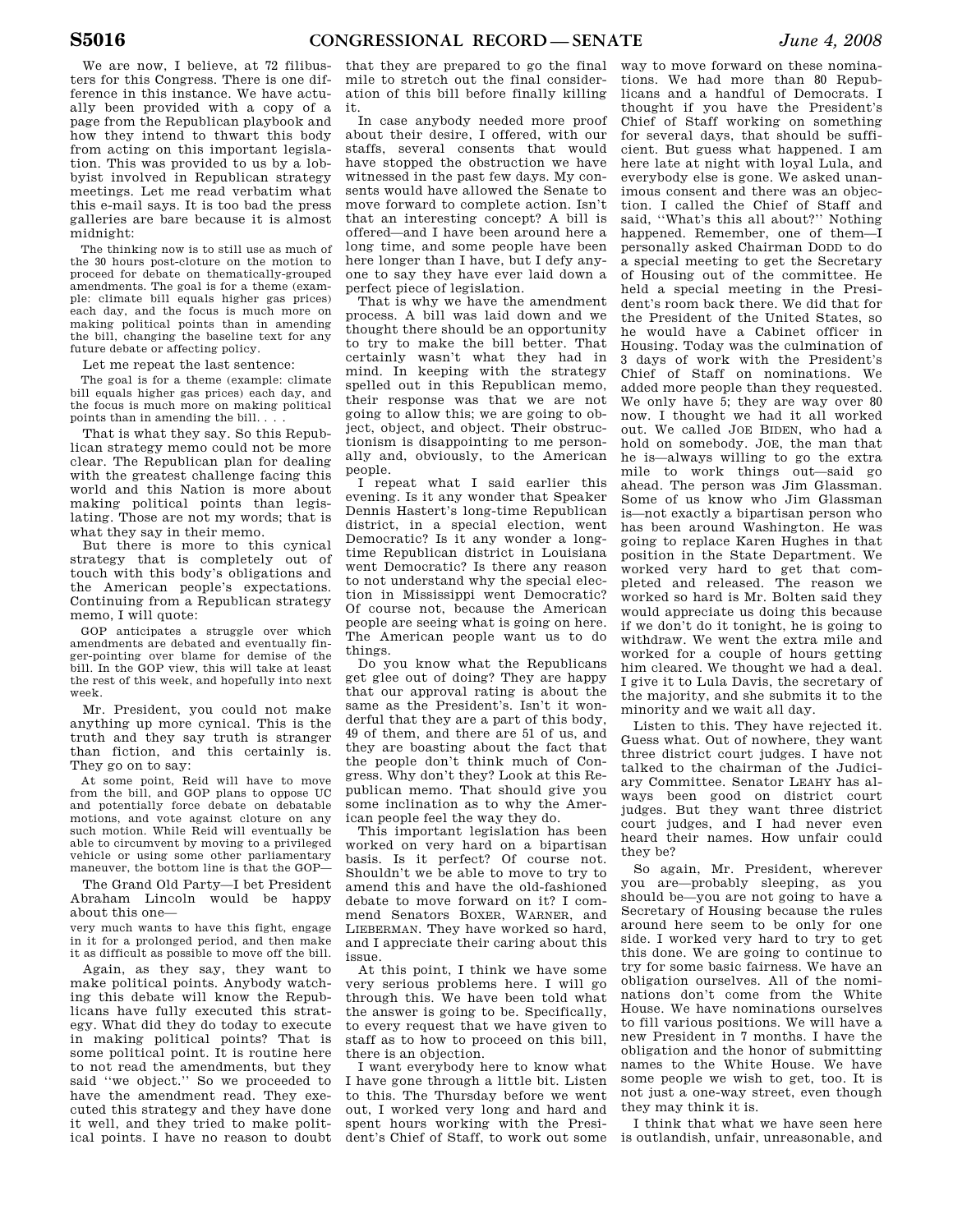not in keeping with this body. I have been here a while, and we work on comity. We work together. That isn't the way it is now. I understand how upset the Republicans were in November of 2006 when we got the majority. Quite frankly, Senator SCHUMER and I worked closely, and we thought we might be able to get the majority, but we weren't certain. We got the majority and we were happy—but it is a slim majority. My friends on the Republican side have to get over it. We are in the majority, as slim as it might be. For the next 7 months, I am committed and I will try to work with the President. It has been difficult to do for 7 years and 5 months, but I am never one who is without patience. I will continue to try to move forward on nominations and anything else we can work on together.

Mr. President, I ask for the yeas and nays on the substitute.

The PRESIDING OFFICER (Mr. TESTER). Is there a sufficient second?

There is a sufficient second.

The yeas and nays were ordered.

AMENDMENT NO. 4826 TO AMENDMENT NO. 4825 Mr. REID. Mr. President, I have a perfecting amendment to the substitute at the desk and I ask for its consideration.

The PRESIDING OFFICER. The clerk will report.

The legislative clerk read as follows: The Senator from Nevada [Mr. REID] proposes an amendment numbered 4826 to amendment No. 4825.

Mr. REID. Mr. President, I ask unanimous consent that reading of the amendment be dispensed with.

The PRESIDING OFFICER. Without objection, it is so ordered.

The amendment is as follows:

(Purpose: To express the sense of the Senate that the United States should address global climate change through the negotiation of fair and effective international commitments)

At the end of title XIII, insert the following:

#### **SEC. 1334. SENSE OF SENATE REGARDING INTER-NATIONAL NEGOTIATIONS TO AD-DRESS GLOBAL CLIMATE CHANGE.**

(a) FINDINGS.—The Senate makes the following findings:

(1) There is a scientific consensus, as established by the Intergovernmental Panel on Climate Change and confirmed by the National Academy of Sciences, that the continued buildup of anthropogenic greenhouse gases in the atmosphere threatens the stability of the global climate.

(2) The 2007 Fourth Assessment Report of the Intergovernmental Panel on Climate Change concluded that most of the global warming observed since the mid-20th century is very likely due to anthropogenic greenhouse gas emissions and that anthropogenic warming is strongly linked to many observed physical and biological impacts.

(3) There are significant long-term risks to the economy and the environment of the United States from the temperature increases and climatic disruptions that are projected to result from increased greenhouse gas concentrations.

(4) The potential impacts of global climate change, including long-term drought, famine, mass migration, and abrupt climatic

shifts, may lead to international tensions and instability in regions affected and, therefore, have implications for the national security interests of the United States.

(5) The United States has the largest economy in the world and is also the largest historical emitter of greenhouse gases.

(6) The greenhouse gas emissions of the United States are projected to continue to rise.

(7) The greenhouse gas emissions of some developing countries are rising more rapidly than the emissions of the United States and will soon surpass the greenhouse gas emissions of the United States and other developed countries.

(8) Reducing greenhouse gas emissions to the levels necessary to avoid serious climatic disruption requires the introduction of new energy technologies and other climatefriendly technologies, the use of which results in low or no emissions of greenhouse gases or in the capture and storage of greenhouse gases.

(9) The 2006 Stern Review on the Economics of Climate Change commissioned by the United Kingdom and the 2008 World Economic Outlook from the International Monetary Fund each concluded that the economic costs of addressing climate change are limited.

(10) The development and sale of climatefriendly technologies in the United States and internationally present economic opportunities for workers and businesses in the United States.

(11) Climate-friendly technologies can improve air quality by reducing harmful pollutants from stationary and mobile sources and can enhance energy security by reducing reliance on imported oil, diversifying energy sources, and reducing the vulnerability of energy delivery infrastructure.

(12) Other industrialized countries are undertaking measures to reduce greenhouse gas emissions, which provides the industries in those countries with a competitive advantage in the growing global market for climate-friendly technologies.

(13) Efforts to limit emissions growth in developing countries in a manner that is consistent with the development needs of those countries could establish significant markets for climate-friendly technologies and contribute to international efforts to address climate change.

(14) The national security of the United States will increasingly depend on the deployment of diplomatic, military, scientific, and economic resources for solving the problem of the overreliance of the United States and the world on high-carbon energy.

(15) The United States is a party to the United Nations Framework Convention on Climate Change, done at New York May 9, 1992, and entered into force March 21, 1994 (in this preamble referred to as the ''Convention'').

(16) The Convention sets a long-term objective of stabilizing greenhouse gas concentrations in the atmosphere at a level that would prevent dangerous anthropogenic interference with the climate system.

(17) The Convention establishes that parties bear ''common but differentiated responsibilities'' for efforts to achieve the objective of stabilizing greenhouse gas concentrations.

(18) At the December 2007 United Nations Climate Change Conference in Bali, the United States and other parties to the Convention adopted the Bali Action Plan with the aim of reaching a new global agreement in 2009.

(19) The Bali Action Plan calls for a shared vision on long-term cooperative action, increased mitigation efforts from developed and developing countries that are measurable, reportable, and verifiable, and support

for developing countries in addressing technology transfers, adaptation, financing, deforestation, and capacity-building.

(20) The Major Economies Process on Energy Security and Climate Change, initiated by President George W. Bush, seeks a consensus among the countries with the world's major economies on how those countries can contribute to a new agreement under the Convention.

(21) In April 2008, President Bush called for a ''binding international agreement'' with participation by all countries with major economies in ''goals and policies that reflect their unique energy resources and economic circumstances''.

(22) An effective global effort to address climate change must provide for commitments and actions by all countries that are major emitters of greenhouse gases, developed and developing alike, and the widely varying circumstances among developed and developing countries may require that such commitments and actions vary.

(23) The latest scientific evidence suggests that anthropogenic climate change is increasing and the United States has supported the goal of achieving a new international agreement during 2009, both lending urgency to the need for renewed United States leadership in the effort to counter global climate change.

(b) SENSE OF THE SENATE.—It is the sense of the Senate that—

(1) the United States should act to reduce the health, environmental, economic, and national security risks posed by global climate change and to foster sustained economic growth through a new generation of technologies by participating in negotiations under the United Nations Framework Convention on Climate Change, done at New York May 9, 1992, and entered into force March 21, 1994, and leading efforts in other international fora, with the objective of securing United States participation in binding agreements, consistent with the Bali Action Plan, that—

(A) advance and protect the economic and national security interests of the United States;

(B) establish mitigation commitments by all countries that are major emitters of greenhouse gases, consistent with the principle of common but differentiated responsibilities;

(C) establish flexible international mechanisms to minimize the cost of efforts by participating countries; and

(D) achieve a significant long-term reduction in global greenhouse gas emissions; and

(2) the President should support the establishment of a bipartisan Senate observer group, the members of which should be designated by the chairman and ranking member of the Committee on Foreign Relations of the Senate, to—

(A) monitor any international negotiations on climate change; and

(B) ensure that the responsibility of the Senate under article II, section 2 of the Constitution of the United States to provide advice and consent to the President with respect to treaties be carried out in a manner to facilitate timely consideration of any applicable treaty submitted to the Senate.

Mr. REID. Mr. President, I ask for the yeas and nays.

The PRESIDING OFFICER. Is there a sufficient second?

There is a sufficient second.

The yeas and nays were ordered.

AMENDMENT NO. 4827 TO AMENDMENT NO. 4826 Mr. REID. Mr. President, I have a second-degree amendment at the desk, and I ask for its consideration.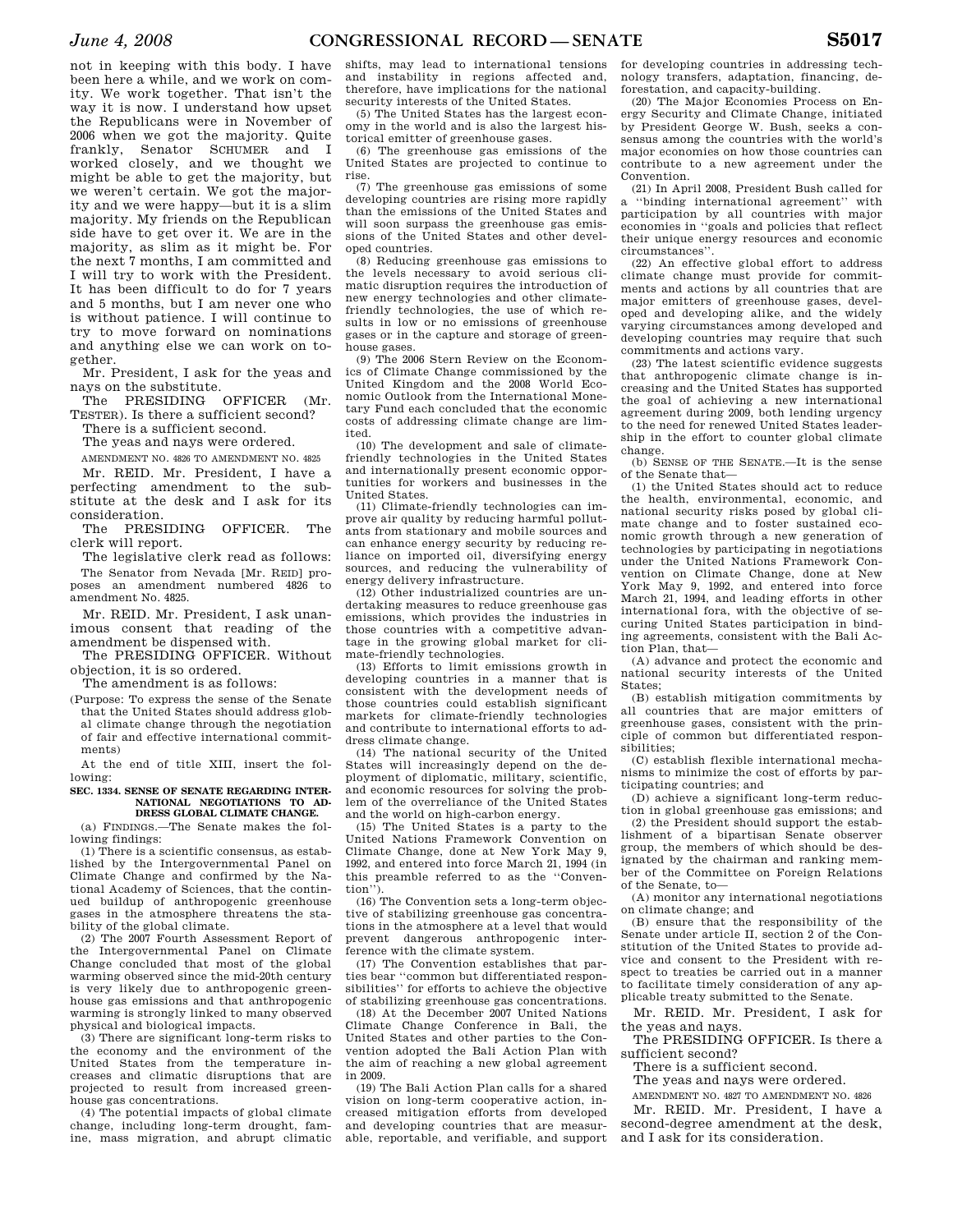The PRESIDING OFFICER. The clerk will report.

The legislative clerk read as follows: The Senator from Nevada [Mr. REID] proposes an amendment numbered 4827 amendment No. 4826.

Mr. REID. Mr. President, I ask unanimous consent that reading of the amendment be dispensed with.

The PRESIDING OFFICER. Without objection, it is so ordered.

The amendment is as follows:

(Purpose: To express the sense of the Senate that the United States should address global climate change through the negotiation of fair and effective international commitments)

For the amendment, strike all after the word ''SEC'' on line 2 and insert the following:

## **1334. SENSE OF SENATE REGARDING INTER-NATIONAL NEGOTIATIONS TO AD-DRESS GLOBAL CLIMATE CHANGE.**

(a) FINDINGS.—The Senate makes the following findings:

(1) There is a scientific consensus, as established by the Intergovernmental Panel on Climate Change and confirmed by the National Academy of Sciences, that the continued buildup of anthropogenic greenhouse gases in the atmosphere threatens the stability of the global climate.

(2) The 2007 Fourth Assessment Report of the Intergovernmental Panel on Climate Change concluded that most of the global warming observed since the mid-20th century is very likely due to anthropogenic greenhouse gas emissions and that anthropogenic warming is strongly linked to many observed physical and biological impacts.

(3) There are significant long-term risks to the economy and the environment of the United States from the temperature increases and climatic disruptions that are projected to result from increased greenhouse gas concentrations.

(4) The potential impacts of global climate change, including long-term drought, famine, mass migration, and abrupt climatic shifts, may lead to international tensions and instability in regions affected and, therefore, have implications for the national security interests of the United States.

(5) The United States has the largest economy in the world and is also the largest historical emitter of greenhouse gases.

(6) The greenhouse gas emissions of the United States are projected to continue to rise.

(7) The greenhouse gas emissions of some developing countries are rising more rapidly than the emissions of the United States and will soon surpass the greenhouse gas emissions of the United States and other developed countries.

(8) Reducing greenhouse gas emissions to the levels necessary to avoid serious climatic disruption requires the introduction of new energy technologies and other climatefriendly technologies, the use of which results in low or no emissions of greenhouse gases or in the capture and storage of greenhouse gases.

(9) The 2006 Stern Review on the Economics of Climate Change commissioned by the United Kingdom and the 2008 World Economic Outlook from the International Monetary Fund each concluded that the economic costs of addressing climate change are limited.

(10) The development and sale of climatefriendly technologies in the United States and internationally present economic opportunities for workers and businesses in the United States.

(11) Climate-friendly technologies can improve air quality by reducing harmful pollutants from stationary and mobile sources and can enhance energy security by reducing reliance on imported oil, diversifying energy sources, and reducing the vulnerability of energy delivery infrastructure.

(12) Other industrialized countries are undertaking measures to reduce greenhouse gas emissions, which provides the industries in those countries with a competitive advantage in the growing global market for climate-friendly technologies.

(13) Efforts to limit emissions growth in developing countries in a manner that is consistent with the development needs of those countries could establish significant markets for climate-friendly technologies and contribute to international efforts to address climate change.

(14) The national security of the United States will increasingly depend on the deployment of diplomatic, military, scientific, and economic resources for solving the problem of the overreliance of the United States and the world on high-carbon energy.

(15) The United States is a party to the United Nations Framework Convention on Climate Change, done at New York May 9, 1992, and entered into force March 21, 1994 (in this preamble referred to as the ''Convention'').

(16) The Convention sets a long-term objective of stabilizing greenhouse gas concentrations in the atmosphere at a level that would prevent dangerous anthropogenic interference with the climate system.

(17) The Convention establishes that parties bear ''common but differentiated responsibilities'' for efforts to achieve the objective of stabilizing greenhouse gas concentrations.

(18) At the December 2007 United Nations Climate Change Conference in Bali, the United States and other parties to the Con-vention adopted the Bali Action Plan with the aim of reaching a new global agreement in 2009.

(19) The Bali Action Plan calls for a shared vision on long-term cooperative action, increased mitigation efforts from developed and developing countries that are measurable, reportable, and verifiable, and support for developing countries in addressing technology transfers, adaptation, financing, deforestation, and capacity-building.

(20) The Major Economies Process on Energy Security and Climate Change, initiated by President George W. Bush, seeks a consensus among the countries with the world's major economies on how those countries can contribute to a new agreement under the Convention.

(21) In April 2008, President Bush called for a ''binding international agreement'' with participation by all countries with major economies in ''goals and policies that reflect their unique energy resources and economic circumstances''.

(22) An effective global effort to address climate change must provide for commitments and actions by all countries that are major emitters of greenhouse gases, developed and developing alike, and the widely varying circumstances among developed and developing countries may require that such commitments and actions vary.

(23) The latest scientific evidence suggests that anthropogenic climate change is increasing and the United States has supported the goal of achieving a new international agreement during 2009, both lending urgency to the need for renewed United States leadership in the effort to counter global climate change.

(b) SENSE OF THE SENATE.—It is the sense of the Senate that—

(1) the United States should act to reduce the health, environmental, economic, and national security risks posed by global climate change and to foster sustained eco-

nomic growth through a new generation of technologies by participating in negotiations under the United Nations Framework Convention on Climate Change, done at New York May 9, 1992, and entered into force March 21, 1994, and leading efforts in other international fora, with the objective of securing United States participation in binding agreements, consistent with the Bali Action Plan, that—

(A) advance and protect the economic and national security interests of the United States;

(B) establish mitigation commitments by all countries that are major emitters of greenhouse gases, consistent with the principle of common but differentiated responsibilities;

(C) establish flexible international mechanisms to minimize the cost of efforts by participating countries; and

(D) achieve a significant long-term reduction in global greenhouse gas emissions; and

(2) the President should support the establishment of a bipartisan Senate observer group, the members of which should be designated by the chairman and ranking member of the Committee on Foreign Relations of the Senate, to—

(A) monitor any international negotiations on climate change; and

(B) ensure that the responsibility of the Senate under article II, section 2 of the Constitution of the United States to provide advice and consent to the President with respect to treaties be carried out in a manner to facilitate timely consideration of any applicable treaty submitted to the Senate.

The provisions of this section shall become effective in 7 days after enactment.

AMENDMENT NO. 4828

Mr. REID. Mr. President, I have an amendment at the desk and I ask for its consideration.

The PRESIDING OFFICER. The clerk will report.

The legislative clerk read as follows: The Senator from Nevada [Mr. REID] proposes an amendment numbered 4828 to the language proposed to be stricken by amendment No. 4825.

Mr. REID. Mr. President, I ask unanimous consent that reading of the amendment be dispensed with.

The PRESIDING OFFICER. Without objection, it is so ordered.

The amendment is as follows:

At the end of the bill, add the following:

The provision of this Act shall become effective 5 days after enactment.

Mr. REID. Mr. President, I ask for the yeas and nays.

The PRESIDING OFFICER. Is there a sufficient second?

There is a sufficient second.

The yeas and nays were ordered.

AMENDMENT NO. 4829 TO AMENDMENT NO. 4828

Mr. REID. Mr. President, I have a second-degree amendment at the desk.

The PRESIDING OFFICER. The clerk will report.

The legislative clerk read as follows: The Senator from Nevada [Mr. REID] proposes an amendment numbered 4829 to amendment No. 4828.

Mr. REID. I ask unanimous consent that reading of the amendment be dispensed with.

The PRESIDING OFFICER. Without objection, it is so ordered.

The amendment is as follows:

In the amendment, strike ''5'' and insert  $\cdot \cdot$ 4''.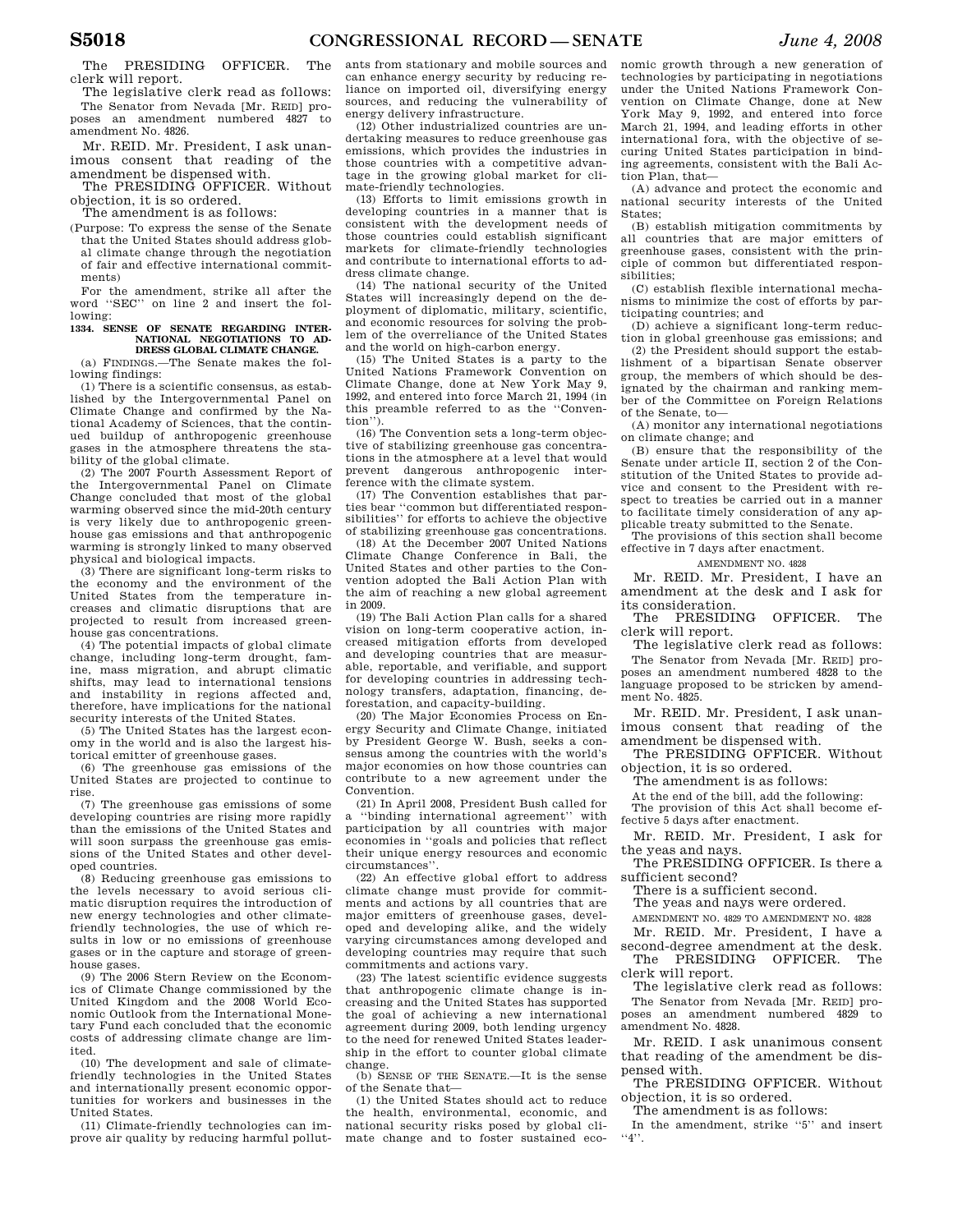### CLOTURE MOTION

Mr. REID. Mr. President, I have a cloture motion at the desk on the substitute amendment, and I ask that it be stated.

The PRESIDING OFFICER. The cloture motion having been presented under rule XXII, the Chair directs the clerk to read the motion.

The legislative clerk read as follows: CLOTURE MOTION

We, the undersigned Senators, in accordance with the provisions of rule XXII of the Standing Rules of the Senate, hereby move to bring to a close debate on the substitute amendment No. 4825 to S. 3036, the Lieberman-Warner Climate Security Act.

Barbara Boxer, John Warner, Joseph Lieberman, Tom Harkin, Robert Menendez, Bill Nelson, Thomas R. Carper, Sheldon Whitehouse, Charles E. Schumer, Frank R. Lautenberg, Dianne Feinstein, Joseph R. Biden, Jr., John F. Kerry, Robert P. Casey, Jr., Patrick J. Leahy, Richard Durbin, Harry Reid.

Mr. REID. Mr. President, I ask that the mandatory quorum call be waived. The PRESIDING OFFICER. Without

objection, it is so ordered.

AMENDMENT NO. 4830

Mr. REID. Mr. President, I move to commit the bill to the Environment and Public Works Committee with instructions to report back forthwith with an amendment.

The PRESIDING OFFICER. The clerk will report.

The legislative clerk read as follows: The Senator from Nevada [Mr. REID] moves to commit the bill to the Environment and Public Works Committee, with instructions to report back forthwith, with an amendment numbered 4830.

Mr. REID. Mr. President, I ask unanimous consent that the reading of the amendment be dispensed with.

The PRESIDING OFFICER. Without objection, it is so ordered.

The amendment is as follows:

At the end, insert the following:

This section shall become effective 3 days after enactment of the bill.

Mr. REID. I ask for the yeas and navs.

The PRESIDING OFFICER. Is there a sufficient second?

There is a sufficient second.

The yeas and nays were ordered. AMENDMENT NO. 4831

Mr. REID. Mr. President, I have an amendment to the instructions at the desk and ask for its consideration.

The PRESIDING OFFICER. The clerk will report.

The legislative clerk read as follows: The Senator from Nevada [Mr. REID] proposes an amendment numbered 4831 to the instructions of the motion to commit.

Mr. REID. I ask unanimous consent that the reading of the amendment be dispensed with.

The PRESIDING OFFICER. Without objection, it is so ordered.

The amendment is as follows:

On line 1, strike ''3'' and insert ''2''.

Mr. REID. I ask for the yeas and nays.

The PRESIDING OFFICER. Is there a sufficient second?

There is a sufficient second.

The yeas and nays were ordered. AMENDMENT NO. 4832 TO AMENDMENT NO. 4831

Mr. REID. Mr. President, I have a second-degree amendment to the instructions at the desk, and I ask for its consideration.

The PRESIDING OFFICER. The clerk will report.

The legislative clerk read as follows: The Senator from Nevada [Mr. REID] proposes an amendment numbered 4832 to amendment No. 4831.

The amendment is as follows:

In the amendment strike ''2'' and insert  $``1\$ 

Mr. FEINGOLD. Mr. President, I am pleased that the Senate is finally debating legislation, S. 3036, addressing the serious problem of climate change. For years, Congress and the White House have ignored or downplayed the scientific consensus and failed to act on this pressing issue. That delay is inexcusable.

The details of S. 3036 are as complicated as they are important, and, given the potential implications for our economy, our energy policies and our planet, we need to take the time to make sure we get them right. A number of questions have been raised about elements of the bill we are considering, and I look forward to considering amendments to address some of these concerns. But one thing is clear, and that is the need to establish a cap-andtrade program to reduce total domestic greenhouse emissions.

To avoid the significant costs and consequences of climate change, leading scientists inform us that we must stabilize global atmospheric concentrations of greenhouse gases below 450 parts per million and prevent the temperature from increasing above 3.6 degrees Fahrenheit above pre-industrial levels. To achieve these reductions, I am a cosponsor of legislation introduced by Senator SANDERS, S. 309, that would require that such emissions be reduced by 80 percent from 1990 levels by 2050.

I hope that this debate marks a new recognition of the need for meaningful Federal action to address a threat that has been neglected for far too long. Though the challenge before us is great, the cost of inaction is even greater.

Mr. BAUCUS. Mr. President, the amendment I am filing to S. 3036, the Lieberman-Warner Climate Security Act of 2008, is aimed at preserving the legislative process. With an issue as complex and wide-ranging as climate change, there are several committees within the Senate that not only have an interest but a responsibility to deal with some aspects of the cap-and-trade system we develop. This amendment will assure that the appropriate committees of the Congress will have the opportunity to consider those aspects of a cap-and-trade proposal within their jurisdiction.

Mr. President, the amendment I am filing to S. 3036, the Lieberman-Warner

Climate Security Act of 2008, is designed to use the revenues generated from the auctioning of the greenhouse gas allowances for tax relief.

A cap-and-trade system proposed in this legislation will generate billions of dollars. The Congressional Budget Office estimates that the Boxer substitute will generate \$902 billion in revenues during the initial 10 years of the program.

As chairman of the Finance Committee, I have a responsibility to direct Federal revenues to the purposes that the committee, initially, and the Senate, ultimately, consider in the best interest of the country.

Ms. COLLINS. Mr. President, I am proud to be an original cosponsor of the Lieberman-Warner Climate Security Act. This bill addresses the most significant environmental challenge facing our country. The scientific evidence clearly demonstrates the human contribution to climate change. According to recent reports from the Intergovernmental Panel on Climate Change, increases in greenhouse gas emissions have already increased global temperatures, and likely contributed to more extreme weather events such as droughts and floods. These emissions will continue to change the climate, causing warming in most regions of the world, and likely causing more droughts, floods, and many other societal problems.

In the United States alone, emissions of the primary greenhouse gas, carbon dioxide, have risen more than 20 percent since 1990. Climate change is the most daunting environmental challenge we face and we must develop reasonable solutions to reduce our greenhouse gas emissions.

I have observed in person the dramatic effects of climate change and had the opportunity to be briefed by the preeminent experts. In 2006, on a trip to Antarctica and New Zealand, for example, I learned more about research by scientists at the University of Maine. Distinguished National Academy of Sciences member George Denton took us to sites in New Zealand that had been buried by massive glaciers at the beginning of the 20th century, but are now ice free. Fifty percent of the glaciers in New Zealand have melted since 1860—an event unprecedented in the last 5,000 years. We could clearly see the glacial moraines, where dirt and rocks had been pushed up in piles around the glacial terminus in 1860. I thought it was remarkable to stand in a place where some 140 years ago I would have been covered in tens or hundreds of feet of ice, and then to look far up the mountainside and see how distant the edge of the ice is today.

In Antarctica, I visited the Clean Air Station at the South Pole. Being the farthest place on Earth from major emissions sources, the South Pole has the cleanest air on Earth, and thus provides an excellent place to measure the background quality of the Earth's air.